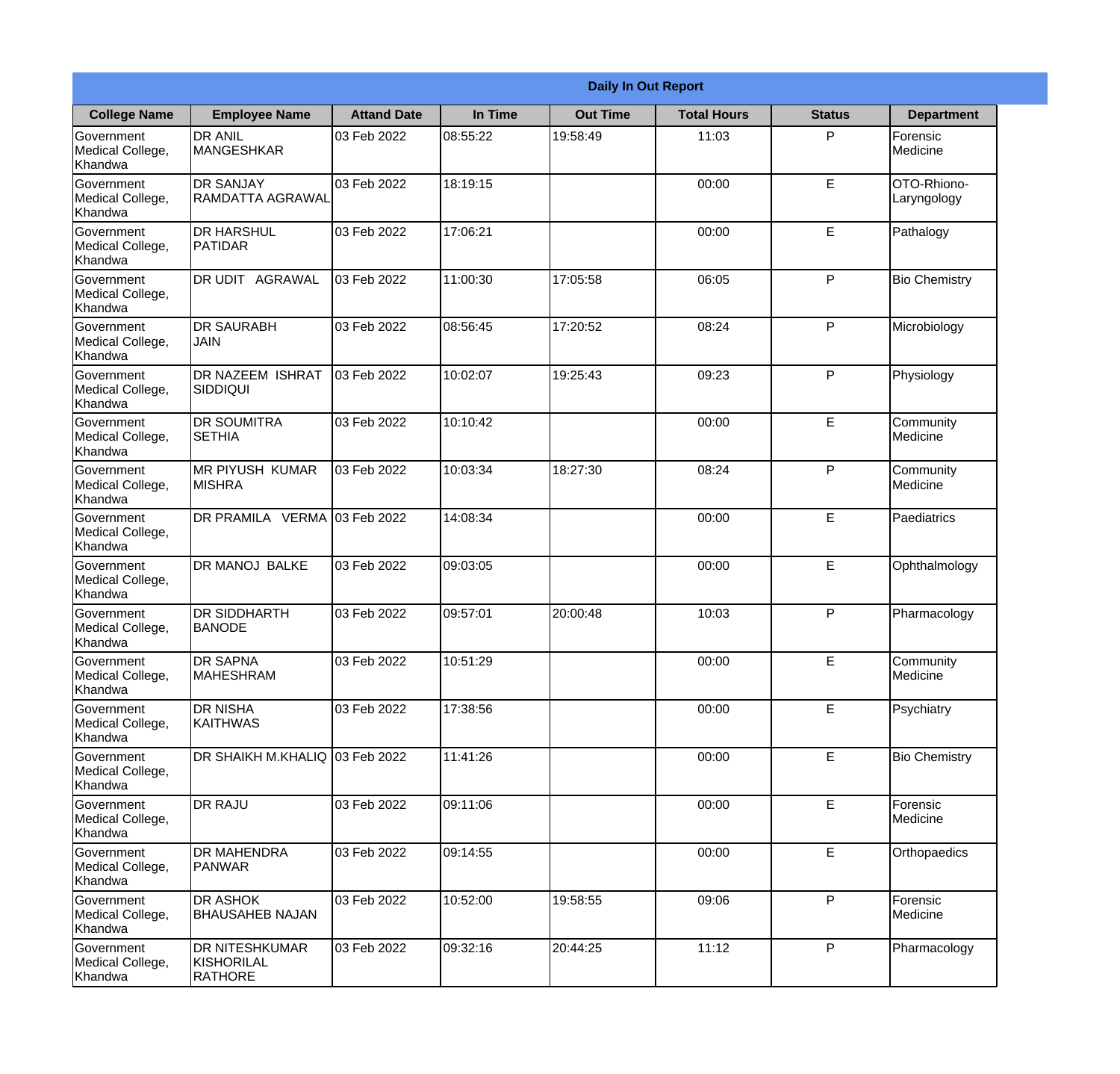| <b>Designation</b>                  | <b>Category</b>   |
|-------------------------------------|-------------------|
| Assistant Professor   Para Clinical |                   |
| Professor                           | Clinical          |
| Assistant Professor   Para Clinical |                   |
| Associate Professor Non Clinical    |                   |
| Associate Professor Para Clinical   |                   |
| Professor                           | Non Clinical      |
| Assistant Professor   Para Clinical |                   |
| Statistician                        | Para Clinical     |
| Professor                           | Clinical          |
| <b>Assistant Professor</b>          | <b>I</b> Clinical |
| Associate Professor   Para Clinical |                   |
| Associate Professor   Para Clinical |                   |
| Assistant Professor Clinical        |                   |
| Professor                           | Non Clinical      |
| Demonstrator/Tutor   Para Clinical  |                   |
| <b>Assistant Professor</b>          | Clinical          |
| Associate Professor   Para Clinical |                   |
| Demonstrator/Tutor   Para Clinical  |                   |

## **Daily In Out Report**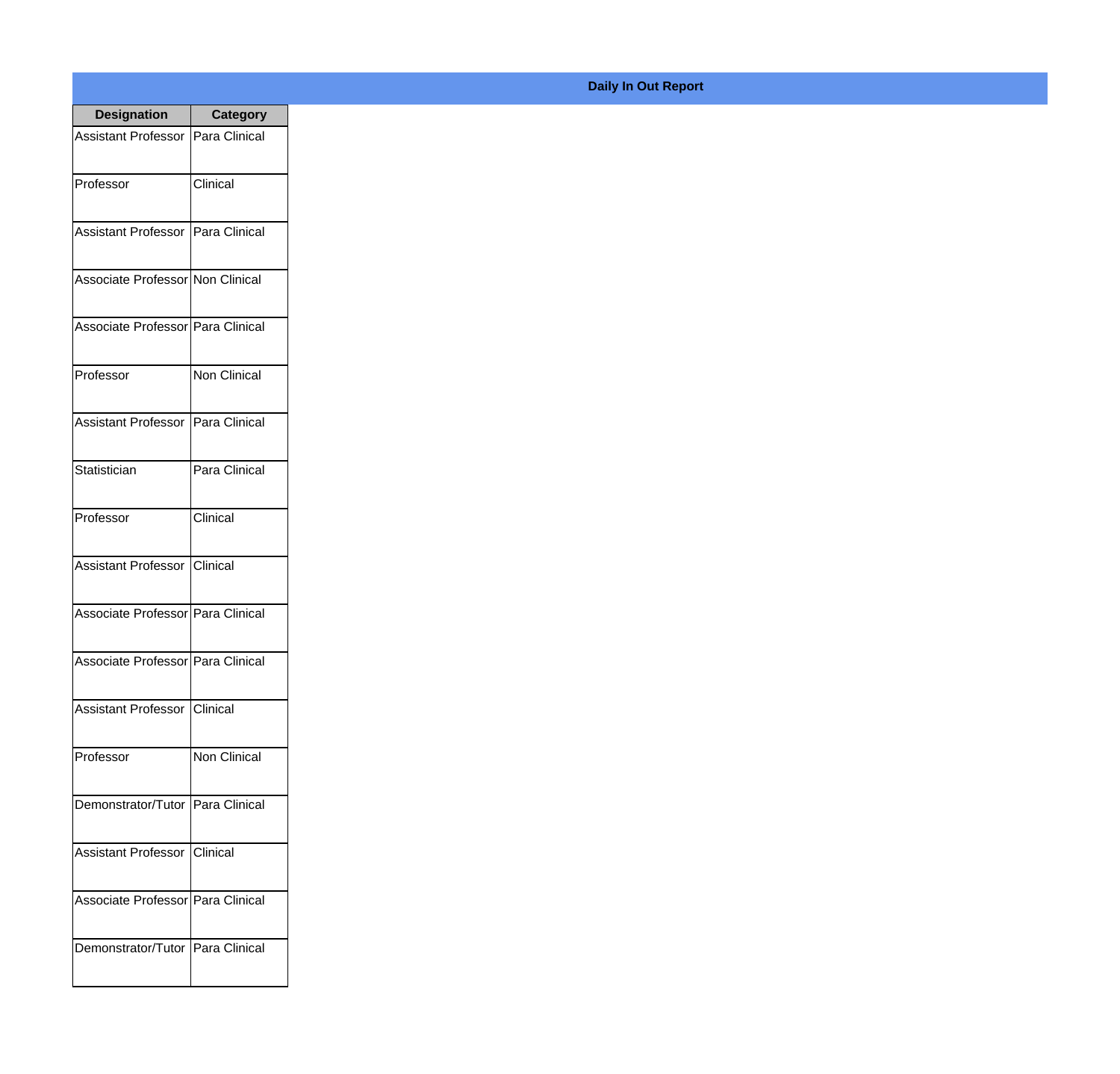|                                                  |                                 |                    |           |          | <b>Daily In Out Report</b> |    |                                        |
|--------------------------------------------------|---------------------------------|--------------------|-----------|----------|----------------------------|----|----------------------------------------|
| Government<br>Medical College,<br>Khandwa        | IDR PRIYESH<br><b>IMARSKOLE</b> | 03 Feb 2022        | 10:56:52  | 18:44:31 | 07:48                      | P  | Community<br>Medicine                  |
| Government<br>Medical College,<br>Khandwa        | DR NISHA MANDLOI<br>IPANWAR     | 03 Feb 2022        | 08:57:01  | 16:46:58 | 07:49                      | P  | <b>Obstetrics &amp;</b><br>Gynaecology |
| Government<br>Medical College,<br><b>Khandwa</b> | IDR MUKTESHWARI<br>IGUPTA       | <b>03 Feb 2022</b> | 111:57:34 | 17:26:01 | 05:29                      | P  | Pharmacology                           |
| <b>Government</b><br>Medical College,<br>Khandwa | DR YASHPAL RAY                  | 03 Feb 2022        | 15:00:05  |          | 00:00                      | Е  | Anatomy                                |
| Government<br>Medical College,<br>Khandwa        | <b>WAGHMARE</b><br>IRENU        | 03 Feb 2022        | 19:12:34  |          | 00:00                      | E. | Community<br>Medicine                  |